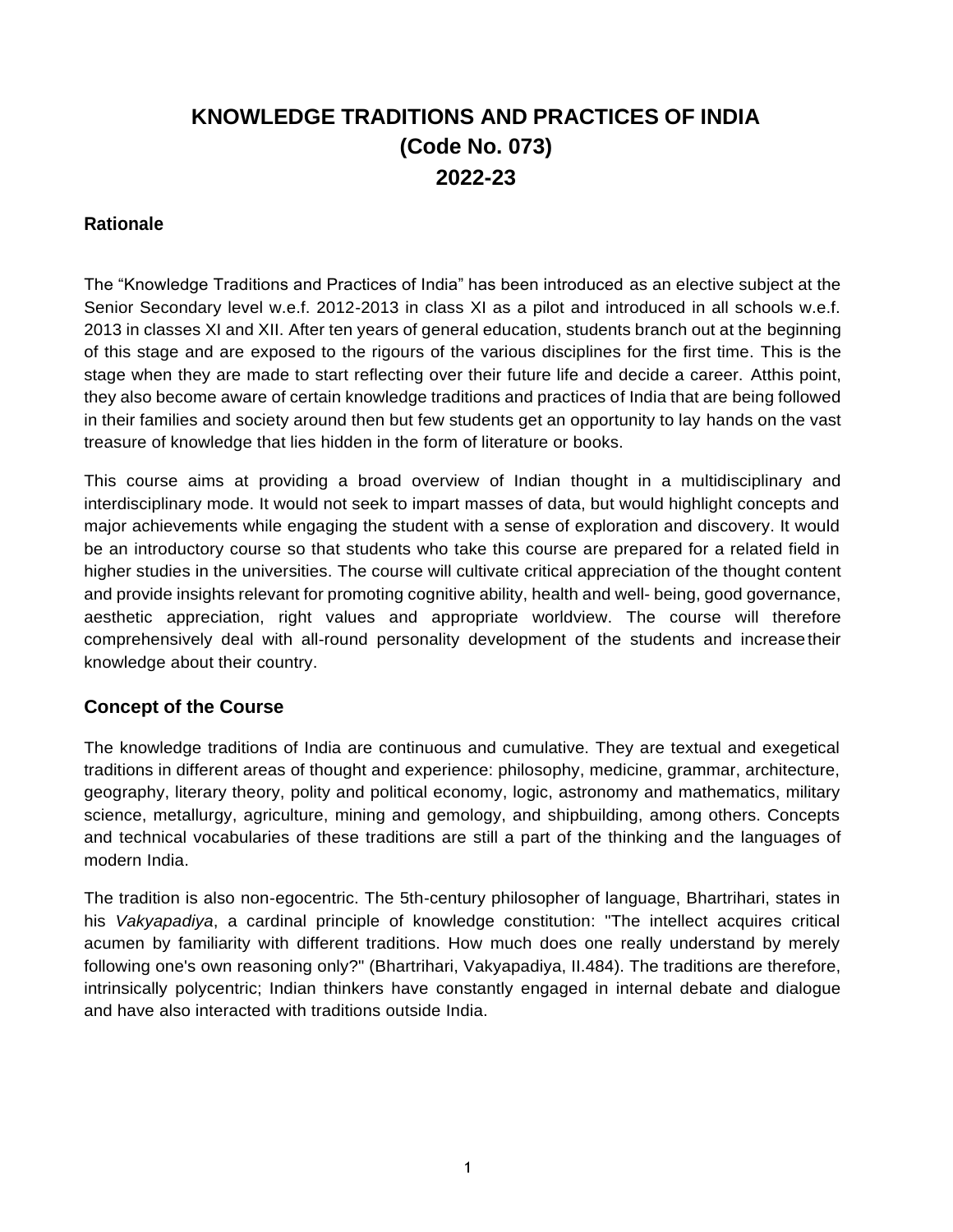# **Aims and Objectives of the course:**

Students will be able to:

- get familiar with Indian thought in different disciplines.
- **•** get familiar with major Indian thinkers in different disciplines.
- get familiar with the primary texts of Indian thought through an organized study of short extracts in translation of those texts.
- develop a better appreciation and understanding of not only the Knowledge Traditions and Practices of India but also of many contemporary questions and issues that they handle in their course work in related disciplines.
- enhance self-awareness and self-esteem.

# **Specific aims:**

Students will be able to:

- get familiar with the nature of Indian texts.
- read primary texts from various sources and will be able to collect information and develop their critical abilities.
- relate the knowledge to present context.
- develop positive attitude towards Indian thoughts and traditions.
- compare and contrast views given in the units and develop interest in the authentic texts.
- internalise the given knowledge and pursue it further in their courses of studies by gathering more information about thinkers and texts.
- interpret and analyse texts of different kinds and express it in their own language.
- understand the contribution of Indian mind in various fields.
- relate ideas of various disciplines with western thought they are otherwise introduced to in their course work.
- develop a wider understanding of how all knowledge is ultimately interrelated.
- read and know the history of Indian literatures.
- pursue further study in related fields.
- paraphrase the ideas of primary text in English or Hindi.

The following modules are not expected to be covered in the current session:

- **For class XI**: Indian Literatures Part II; Life Science (iii): Plant and Animal Science in Ancient India; Metallurgy; Music in India
- **For class XII**: Architecture Part II; Painting; Society State and Polity; Trade, A Survey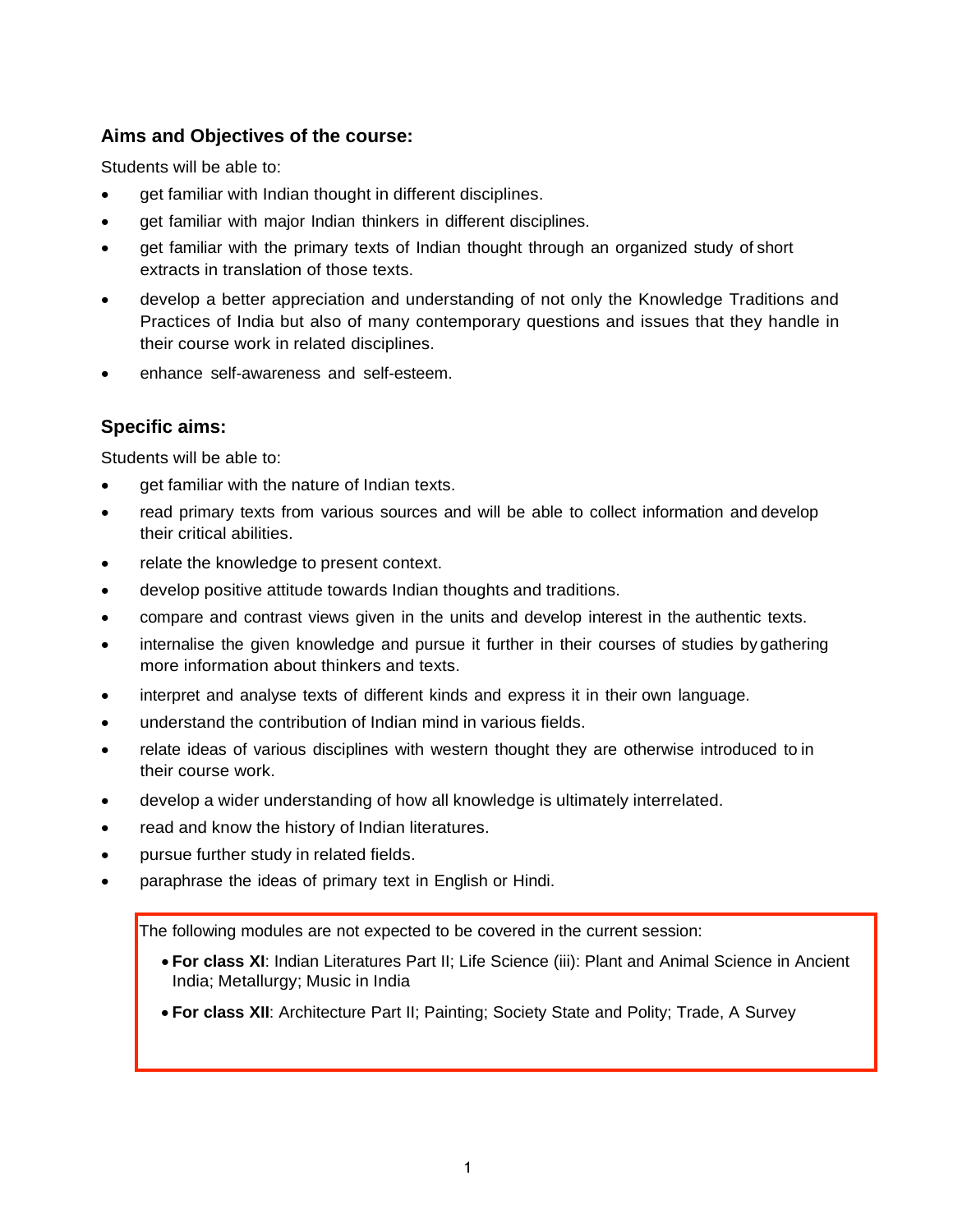# **Knowledge Traditions and Practices of India Examination Specifications Class XI (2022-23)**

| <b>One Paper</b>                    |                                                                         | $70+30 = 100$ Marks     |              |
|-------------------------------------|-------------------------------------------------------------------------|-------------------------|--------------|
| Section-wise weightage of the Paper |                                                                         | Time: 3Hours            |              |
| S.N                                 | <b>Section Areas of Assessment</b>                                      | No of<br><b>Periods</b> | <b>Marks</b> |
| A                                   | <b>Reading Skills</b>                                                   | 41                      | 20           |
|                                     | Two passages from the textbook                                          |                         |              |
| B                                   | <b>Analytical Skills</b>                                                | 41                      | 25           |
|                                     | Two passages for comparing/contrasting relating to<br>the present time. |                         |              |
|                                     | One out of three long answer type questions                             |                         |              |
| C                                   | <b>Thinking Skills</b>                                                  | 41                      | 25           |
|                                     | Five out of six short answer questions                                  |                         |              |
|                                     | Ten objective type questions based on<br><b>Multiple Choice Answers</b> |                         |              |
| D                                   | Research based Project/Portfolio Assessment<br>+viva -voce              | 30                      | $20+10=30$   |

# **SECTION – A**

# **READING SKILLS - 20 MARKS**

**Q.1** Two passages from the modules with a variety of questions on different levels of comprehension, i.e., to test literal, interpretative and inferential skills. The total range of two passages would be about 700 to 800 words. **20 marks**

### **SECTION – B ANALYTICAL SKILLS - 25 MARKS**

**Q2.** Two passages extracted from different modules for comparing and contrasting and relating the ideas contained – to the present time. The length of both the passages together should be about 600 words.

### **10 marks**

**Q.3.** One out of two long answer type questions based on the knowledge of the content to test the insights gained and whether the knowledge has been internalised. **15 marks**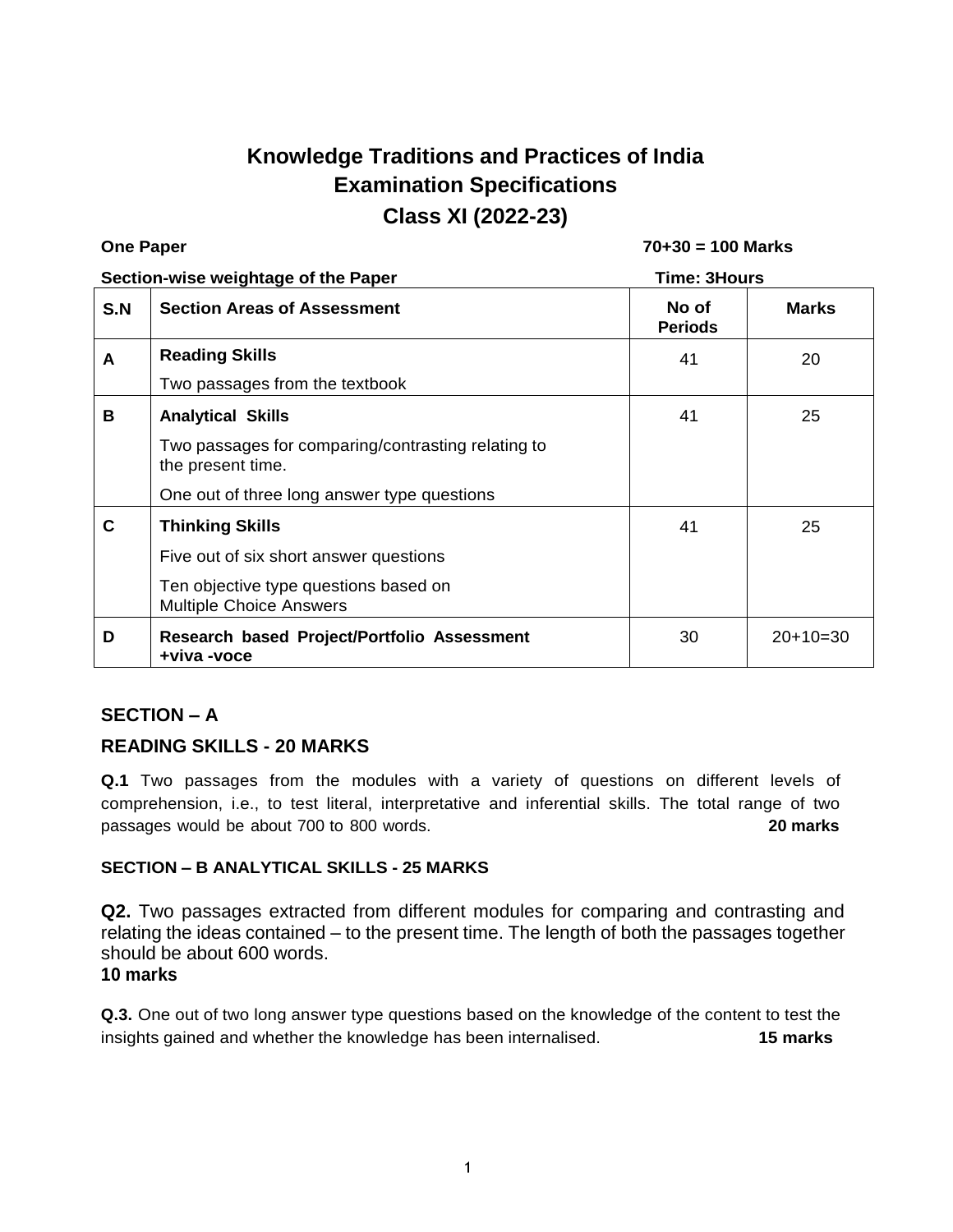# **SECTION – C THINKING SKILLS - 25 MARKS**

**Q.4.** Five out of six short answer type questions based on the survey sections in the modules.

| (Word limit 30-40words) | $5 \times 3 = 15$ marks |
|-------------------------|-------------------------|
|-------------------------|-------------------------|

**Q.5.** Ten objective type MCQs to test global and local understanding of the text. **10 marks**

# **SECTION – D RESEARCH BASED PROJECT/ PORTFOLIO ASSESSMENT + VIVA VOICE 20 +10 = 30 marks**

The textbook has inbuilt suggestions and activities for the students to prepare a portfolio or undertake work on a research based project. The purpose is to make students exhibit their efforts and achievements in one or more areas. It is expected that schools organise visits to thetraditional seats of learning, historical places, cultural hubs and authentic areas. The project will be assessed through a viva voce also which carries 10 marks out of 30.

Students will be expected to compile and collect material for the project/portfolio which would be assessed on the following points:

- **Presentation:** efforts put in, meaningful material with aesthetic sense.
- **Variety of content:** a wide variety of content in the form of audio visual media, extracts from journals, art work, conference updates, photographs, writing samples, maps, charts, extracts of interview and reading logs etc.
- **Organisation of material collected has been presented with cogency and coherence.**
- **Clarity of understanding and good judgement to test internalization of knowledge.**
- **Viva-voce**

### **Prescribed Books:**

A textbook on *Knowledge Traditions and Practices of India* Part - I published by CBSE 2012-13.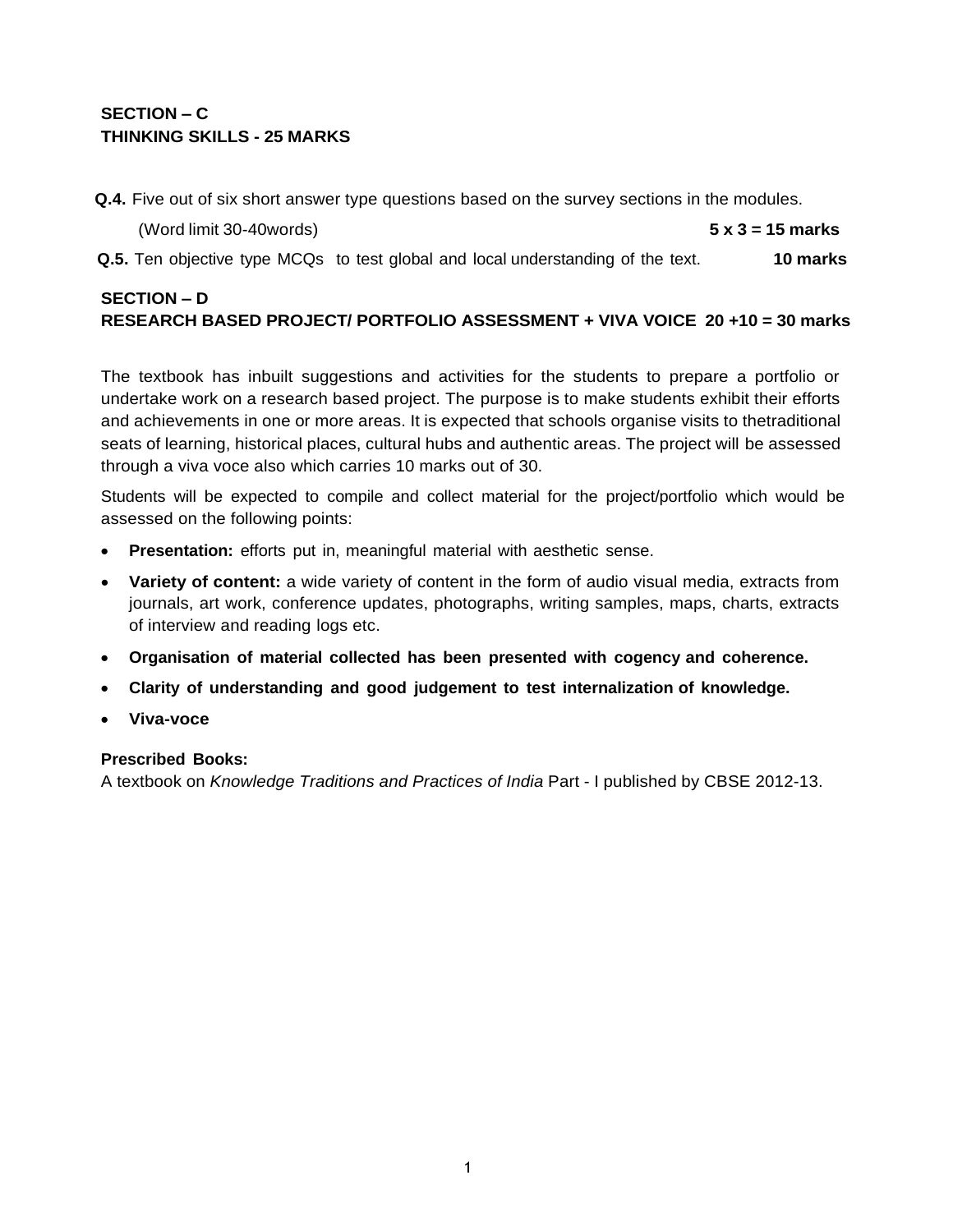### **Knowledge Traditions and Practices of India**

### **Examination Specifications**

### **Class - XII (2022-23)**

**One Paper 70 + 30 = 100 Marks**

### **Section-wise Weightage of the Paper Time: 3 hours**

| <b>Sr</b><br>no | <b>Section Areas of Assessment</b>                                      | No of<br><b>Periods</b> | <b>Marks</b> |
|-----------------|-------------------------------------------------------------------------|-------------------------|--------------|
| A               | <b>Reading Skills</b>                                                   | 41                      | 20           |
|                 | Two passages from the textbook                                          |                         |              |
| B               | <b>Analytical Skills</b>                                                | 41                      | 25           |
|                 | Two passages for comparing/contrasting relating to<br>the present time. |                         |              |
|                 | One out of three long answer type questions                             |                         |              |
| $\mathbf c$     | <b>Thinking Skills</b>                                                  | 41                      | 25           |
|                 | Five out of six short answer questions                                  |                         |              |
|                 | Ten objective type questions based on<br><b>Multiple Choice Answers</b> |                         |              |
| D               | Research based Project/Portfolio Assessment<br>+viva-voce               | 30                      | $20+10=30$   |

# **SECTION – A READING SKILLS 20 MARKS**

1. Two passages from the modules with a variety of questions on different levels of comprehension i.e. to test literal, interpretative and inferential skills. The total range of two passages would be about 700 to 800 words.

### **SECTION – B ANALYTICAL SKILLS 25 MARKS**

- **2.** Two passages extracted from different modules for comparing and contrasting and relating the ideas contained - to the present time. The length of both the passages together should be about 600 words. **10 marks**
- **3.** One out of two long answer type questions based on the knowledge of the content to test the insights gained and whether the knowledge has been internalised. **15 marks**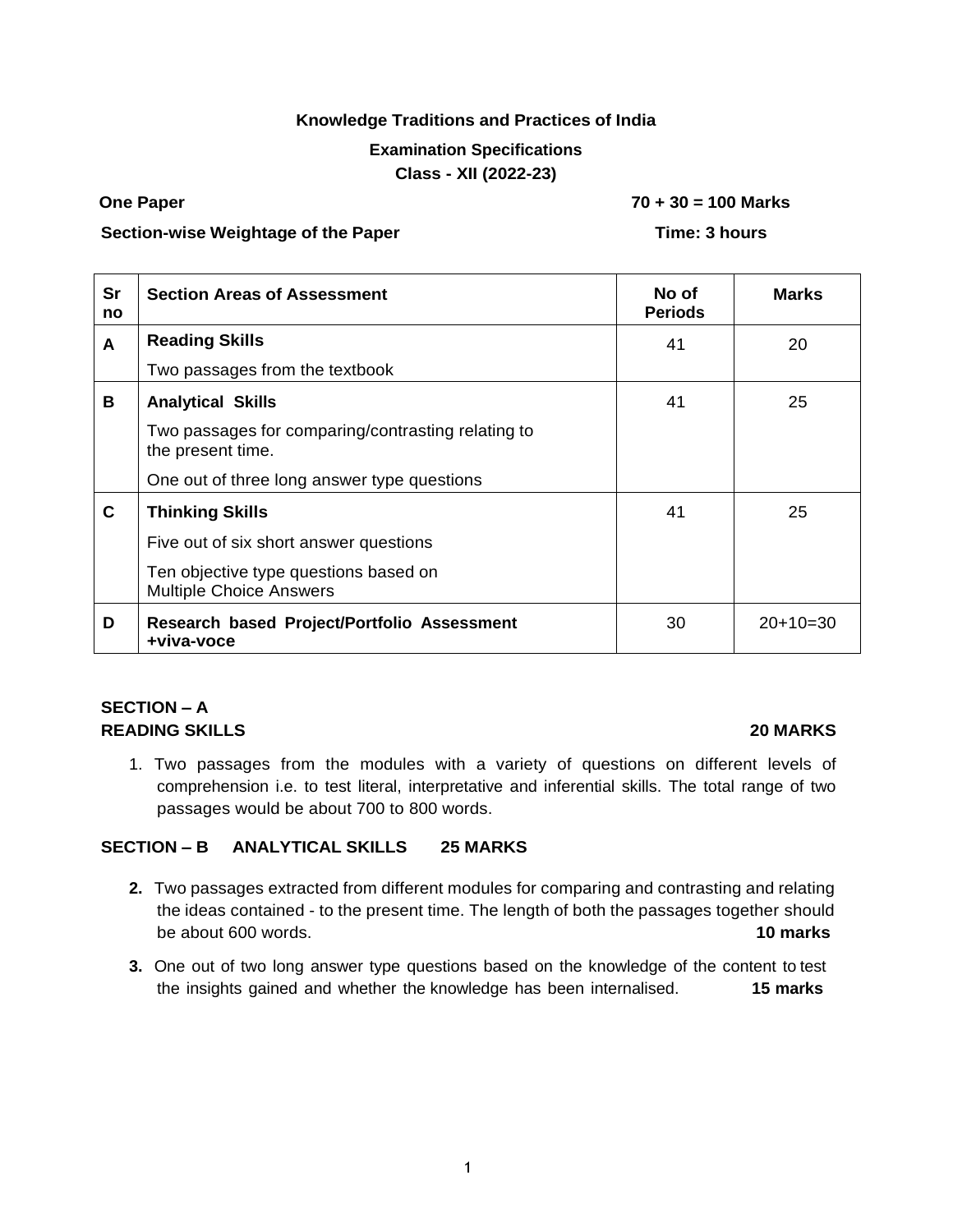### **SECTION – C THINKING SKILLS 25 MARKS**

**4. Five out of six short answer type questions based on the survey sections in the modules.**

(Word limit 30-40words) **5 x 3 = 15 marks**

**5.** Ten objective type MCQs to test global and local understanding of the text. **10 marks**

### **SECTION – D RESEARCH BASED PROJECT/PORTFOLIO ASSESSMENT - VIVA VOCE**

### **20 marks + 10 marks = 30 marks**

The textbook has inbuilt suggestions and activities for the students to prepare a portfolio or undertake work on a research based project. The purpose is to make students exhibit their efforts and achievements in one or more areas. It is expected that schools organise visits to thetraditional seats of learning, historical places, cultural hubs and authentic areas. The project will be assessed through a viva voice also which carries 10 marks out of30.

Students will be expected to compile and collect material for the project/portfolio which would be assessed on the following points:

- **Presentation:** efforts put in, meaningful material with aesthetic sense.
- **Variety of content:** a wide variety of content in the form of audio visual media, extracts from journals, art work, conference updates, photographs, writing samples, maps, charts, extracts of interview and reading logs, etc.
- **Organisation of material collected has been presented with cogency and coherence**
- **Clarity of understanding and good judgement to test internalization of knowledge.**
- **Viva-voce**

### **Prescribed Books:**

A textbook on Knowledge Traditions and Practices of India Part - II, by CBSE 2013-14.

# **SYLLABUS OUTLINE**

**Each module has a Survey Article, extracts from the Primary texts, exercises and activities. All the modules are to be covered during one year of study.**

# **1. Astronomy in India 18 Periods**

The Beginnings of Indian Astronomy - The Early Historical Period-The Siddhāntic Era - The Kerala School - Other Post-Siddhāntic Developments

### **Primary Texts**

Āryabhaṭa, Varāhamihira, Brahmagupta, Vaṭeṣvara, Bhāskara, Parameṣvara, Nilakaṇṭha Somayājī, Jyeṣṭhadeva, Śaṅkara Varman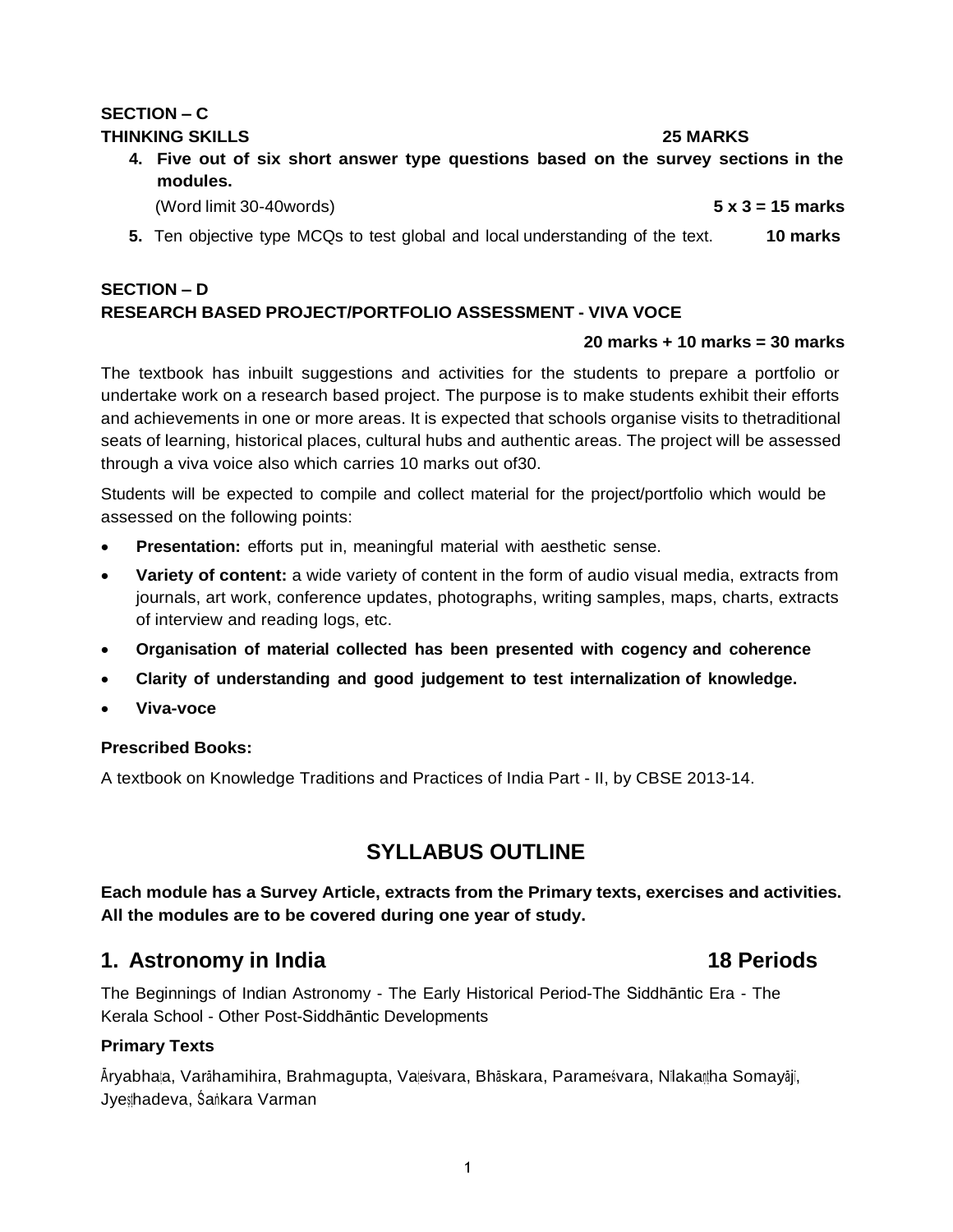# **2. Chemistry in India 18 Periods**

Early Chemical Techniques, Atomism in *Vaiśeṣika*, Chemistry in Early Literature, The Classical Age, Laboratory and Apparatus

# **Primary Texts**

Vātsyāyana, Nāgārjuna, Al-Birūni', Vāgbhaļa – qualities of a teacher, disciple, disqualification of a disciple, location and building of the rushshala (laboratory), working arrangements of rushshala, material and equipment, Yasodhara Bhata-process of distillation, apparatus, saranasamskara, saranataila , Prafful Chandra Ray

# **3. Indian Literatures Part I - Introduction of Indian Literature**

# **25 Periods**

Rājaśekhara-various phases of Indian Literature: Ancient Period- Vedic Period, Middle period, Apabhransha, Modern Period

# **Primary Texts:**

Bhakti Movement Āṇḍāl, Guru Gobind Singh, Guru NānakDev, Hāla,Ilaṅgō,

# **4. Indian Philosophical Systems 18 Periods**

Mahātmā Buddha, ĀdiŚaṅkarācārya, Śrī Rāmānujācārya – concept and schools of Indian Philosophy Sāṁkhya, Yoga, Vaiśeṣika, Nyāya, Mīmāṁsā, Vedānta, Sāṁkhya

## **Primary Text**

The central question of Indian Philosophy: Vedic thought, Cārvāka Darśana, Jaina Darśana, Bauddha Darśana, Sāṁkhya Darśana, Yoga Darśana, Nyāya Darśana*,* VaiśeṣikaDarśana*,* Mīmāṁsā Darśana*,* Vedānta Darśana

# **5. Indian Traditional Knowledge on Environmental Conservation 18 periods**

Nature, flora and fauna, Sacred groves, Reference in Manu Smriti: Vedic period and the cow, Bishnois and conservation, Tradition of resistance

# **Primary Texts**

Atharva-Veda, Mahābhārata, *Lalitavistara*: the birth of the Buddha, Bhāgavata Purāṇa, Kautilya's *Arthaśāstra*

# **6. LIFE SCIENCES (1): Ayurveda for Life, Health and Well-being 10 periods**

Definition of Ayurveda, The Principles of Ayurvedic Healing, Treating diseases to restore health

# **Primary Texts**

The oath of Caraka, Individualizing Diet

# **7. LIFE SCIENCES (2): The historical evolution of medical tradition in ancient India 10 periods**

Specialization into eight branches, The tradition of surgery, medical genetics in Ayurveda,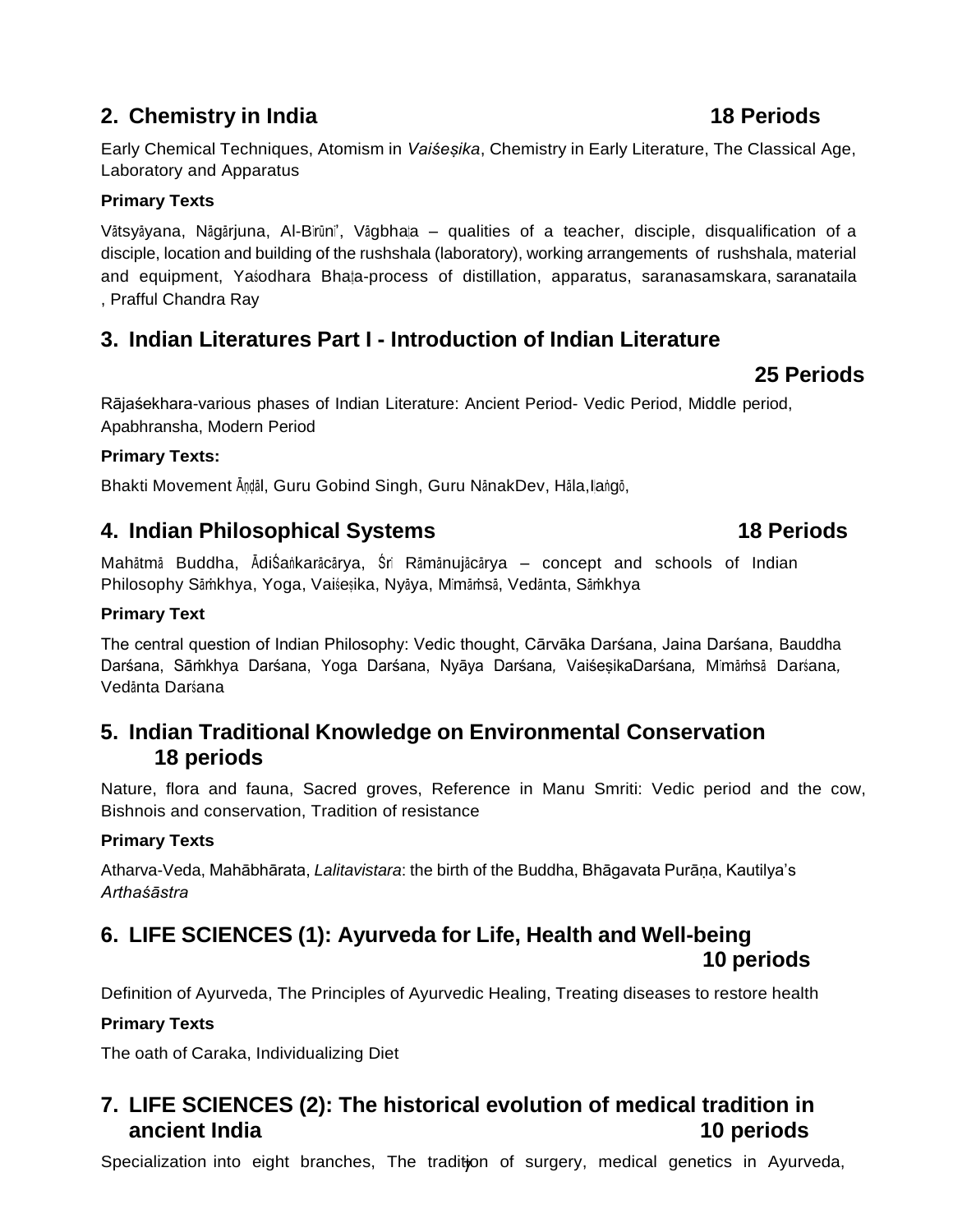inoculation for smallpox, microbiology and parasitology, communicable diseases and epidemics,

An evolving pharmacopoeia, pluralistic approach to healthcare, cross-cultural interactions, A dynamic literary tradition, global resurgence of Ayurveda, contemporary status

### **Primary Texts**

Dead body dissection, Rhinoplasty, Genetic basis of diseases, Communicable Diseases

# **8. Mathematics in India 18 Periods**

First Steps, Early Historical Period, The Classical Period, The Classical Period, post-Āryabhaṭa, The Kerala School of Mathematics, Features of Indian Mathematics

### **Primary Texts**

Yajur-Veda, Rāmāyaṇa, Baudhāyana's Śulbasūtras, Āryabhaṭa, Bhāskara, Severus Sebokht, Syria, Brahmagupta, Bhāskarācārya, Jyesthadeva

# **9. Theatre and Drama in India 18 Periods**

Its Beginnings, Classical Period, Major Indian Dramatists: Bhasa, Kalidasa, Bhavabhuti, Medieval Period, Kutiyattam, Yaksagana, Bhavai, Jatra, Nautanki, Swang, Ramalila, Tamasa, Nacha, Pandavani, Modern Era

### **Primary Texts**

Natyasastra, *Visnudharmottarapurana* -Khaṇḍa III, Bhakti Movement, Women Bhakti Poets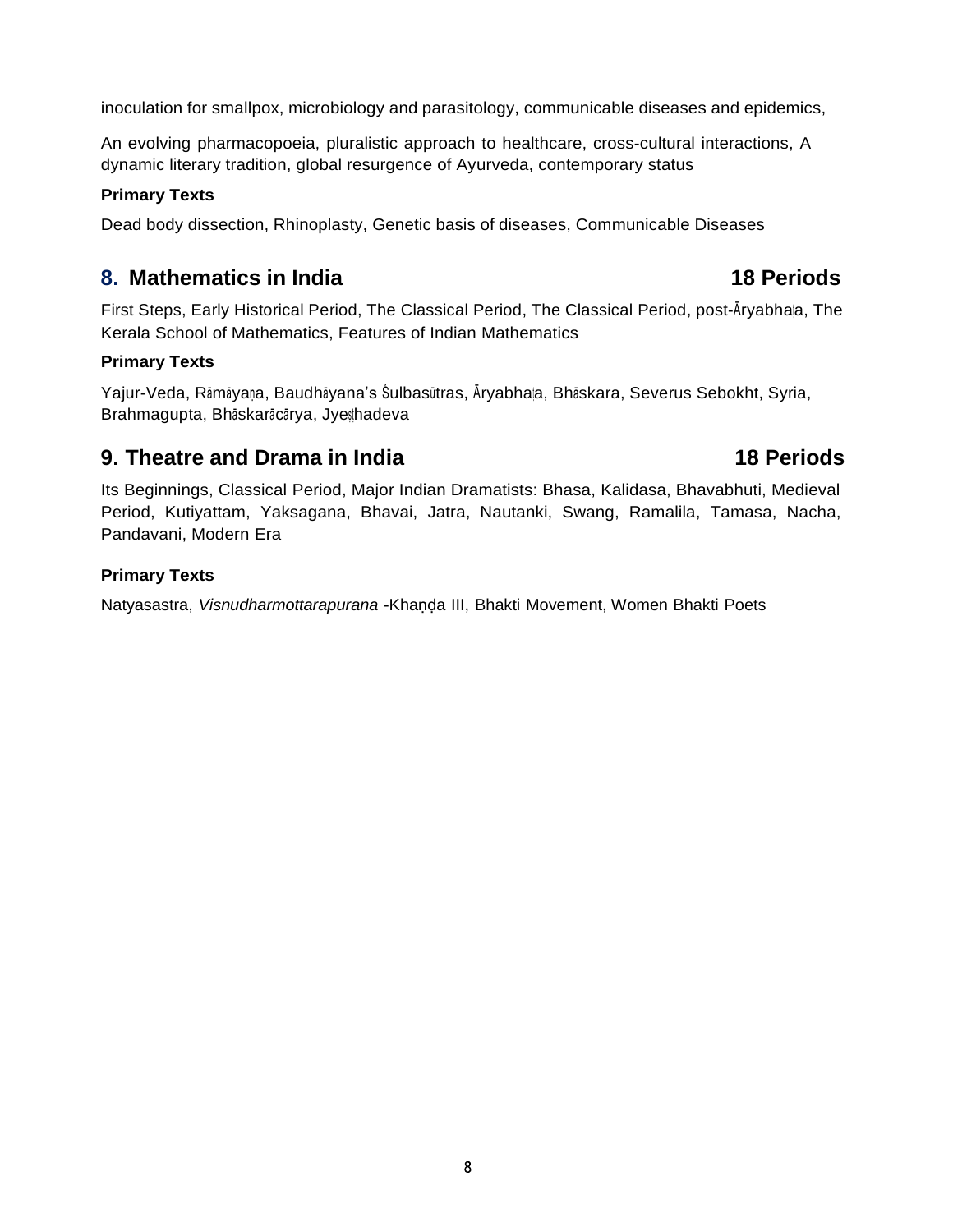# **Knowledge Traditions and Practices of India Syllabus and Outline Class XII (2022-23)**

# **1. Agriculture: A Survey 10 Periods**

Agriculture in Prehistory and Proto history/ Textual Sources/ Types of Lands/ Rain-Fed and Irrigated Crops/ Implements/ Seed and Sowing/ Manures/ Pests and Their Management/ Cattle Management/ Horticulture and Arboriculture/ Fishing/ Agriculture and Society

Agricultural Heritage: Excerpts from Primary Texts

Rigveda/ Kṛṣiparāśara (c. 400 BCE) / Kauṭilya (3rd or 4th century BCE)/ Kaśyapiyakrsisukti (800 CE) / Vrkṣāyurveda (c. 1000 CE) / Krsigitā (c. 1500 AD)

# **2. Architecture: A Survey 16 Periods**

Early and Classical Architecture

Temple Architecture/ Rock-Cut Structures/ Monolithic Temples/ Constructed Temples/ Public and Private Architecture

Excerpts from Primary Texts

Viudharmottarapura / Kautilya's Arthasastra / Mayamata

### **3. Dance: A Survey**

### **(1) Classical Dance Forms 18 Periods**

Classical Period/ Middle Period/ Modern Period/ Classical Dance Forms / Bharatanatyam / Kathakali / Kathak / Kuchipudi / Manipuri / Orissi / Sattriya

Primary Texts on Dance in India: A Selection

Natyasastra (tr. Manomohan Ghosh) / Natyasastra/

Natyasastra Dance: A Survey

# **(2) Folk Dance Forms 10 Periods**

Chau/ Bihu/ Rauf/ Padayani/ DolluKunitha/ Dandiya/ Ghumar/ Kalbelia/ Chau & fla/ Bhangra/ Giddha/ Garba/ Lava)i/ Bamboo Dance

# **4. Education Systems and Practices: A Survey 23 Periods**

Goals of Indian Education/ Teaching and Learning/ the Teacher and the Student/ Centres of Education / Temples as First Schools / Gurukulas / Viharas and Universities/ Community-Supported Education/ The Continuing System

Primary Texts on Education in India: A Selection